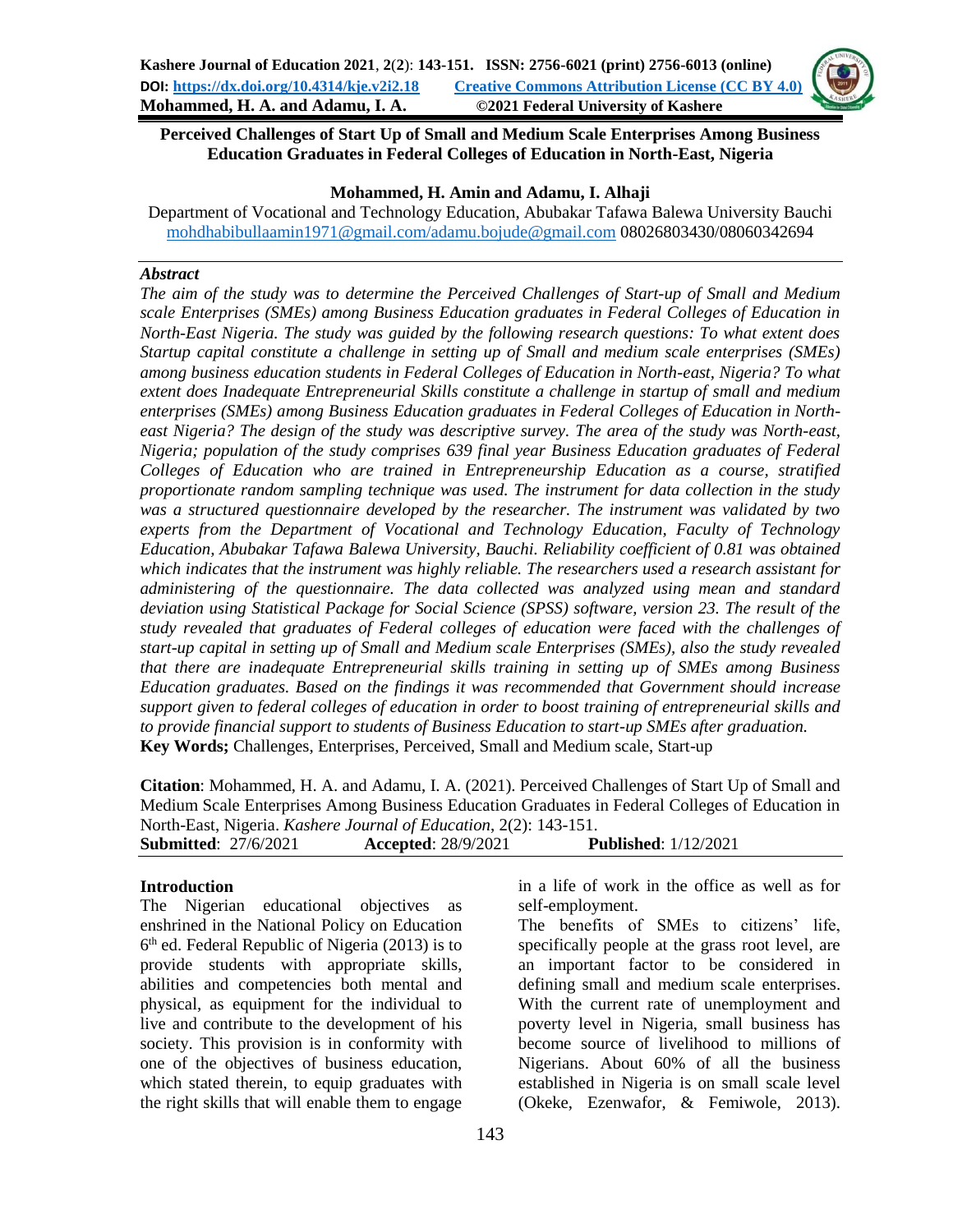

**Mohammed, H. A. and Adamu, I. A. ©2021 Federal University of Kashere**

Small and medium scale enterprises (SMEs) or small businesses are generally regarded as the engine of economic growth, sustainability and equitable development of human social life. It also serves as a platform for creating employment opportunities in any country which requires labor intensive, capital saving and availability of raw materials. The SMEs are also perceived as the key to Nigeria's economic growth, poverty alleviation and employment generation. Small businesses irrefutably remain critical to the development of any nation's economy as they are an excellent, source of employment generation, help in development of local technology, and develop indigenous entrepreneurs (Erdem & Erdem, 2011; Alaye-Ogan, 2012). The importance of small and medium scale enterprises to the citizens' standard of living and the nation's general growth cannot be over emphasized. Even co-existence of large-scale industries is seen as dependent on healthy activities of small businesses (Fabayo, 2009).

However, small and medium scale enterprises in Nigeria have not been able to add value to the economy due to many challenges confronting their operations. They are confronted with lot of challenges when trying to start-up small and medium scale enterprises which hindered them from achieving the goals of establishing small scale enterprises. Access to starting and operating finance remains the most significant challenges for their creation, survival, and growth (OECD, 2009). This problem is further exacerbated by the 2008 economic, downturn which wiped off trillions of dollars of financial wealth (World Bank, 2009). During this period, the rate of loan rejection for small businesses sky-rocketed, and rate of loan repayment also became unbearable (Fraser, 2010).

Subsequently, performance and activities of small business in Nigeria since the global economic meltdown has been very low (Okeke, Ezenwafor, & Femiwole, 2013). Another major characteristic of small-scale enterprises in Nigeria is the difficulty they experience in raising adequate capital for their businesses (Adeyemi, 2014). External sources are difficult to be assessed from finance

houses and banks. Even where the banks agree to provide fund for these businesses, the conditions or collateral for these loans are always difficult to be met by the business owners. According to Ojo (2009), small-scale industry has a better prospect for developing domestic economy through the generation of goods and services that propels the economy of Nigeria. The need to focus on small scale industry became important in Nigeria because it is a means of ensuring self-independence, job creation, and import substitution, effective and efficient utilization of local raw materials (Ojo, 2009). Small businesses in Nigeria contribute to employment and a path to entrepreneurship.

Despite the widely acclaimed beneficial effects of small businesses on economic development, improvement of local technology and development of indigenous entrepreneurship among others (Etebefia & Akinkumi, 2013; Moses & Adebisi, 2013), small businesses in Nigeria have recorded a gross under performance over the years and this has undermined its contribution to economic growth and development. Small business owners across the country attributed this situation to poor funding of small businesses and charged the government to address the problem without further delay. The issue with funding small businesses in Nigeria is twofold; (a) problem of securing adequate fund to start-up the business, (b) lack of funding to sustain and upgrade small businesses.

Moreover, appropriate credit facility mechanism which weighs and evaluates individual credit status for loan purpose does not exist in Nigeria, potential loan seekers need to provide creditable collateral to secure bank loans. Clearly, lack of funding occasioned by rigid lending practices pose many problems which tend to impede the starting and sustaining small businesses in Nigeria (Ishak, Omar, & Ahmad, 2012). Therefore, the gross under-performance of small businesses in Nigeria has undermined their contributions to the nation's economic growth and development (CBN, 2014). For that reason, this study intended to identify the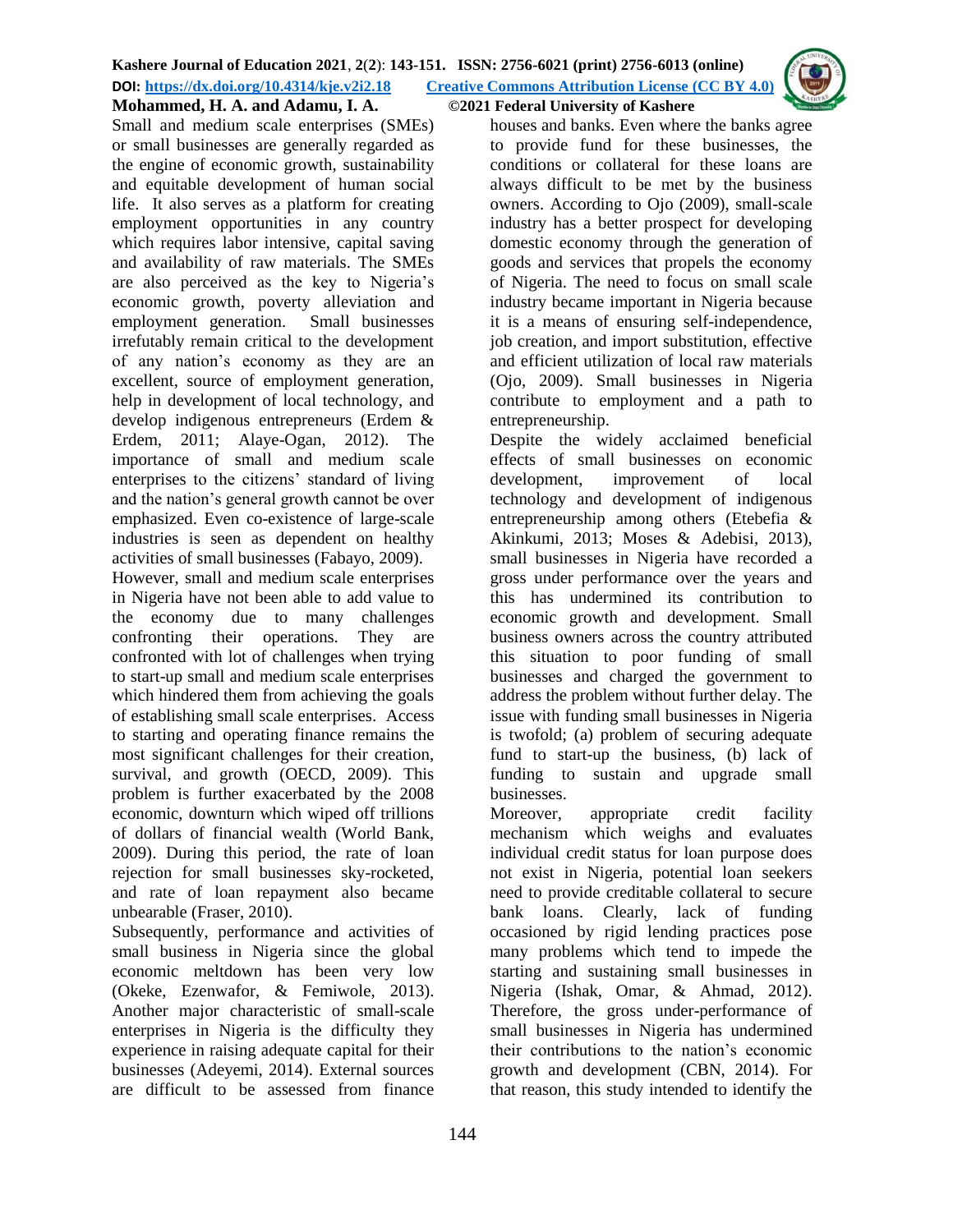

# **Mohammed, H. A. and Adamu, I. A. ©2021 Federal University of Kashere**

perceived challenges of startup of small and medium scale enterprises that is encountered particularly among Business Education students of Federal Colleges of Education in North-east, Nigeria.

#### **Statement of the Problem**

Despite the entrepreneurial skills taught to business education graduates during their studies in Entrepreneurship Education in Federal Colleges of Education in North-east, Nigeria, the graduates still find it difficult to startup small and medium scale enterprises in order to be self-reliant and even employ others instead of waiting for the government jobs which are not readily available. Start-up capital and inadequate skills has been a serious challenge for the setting up of small and medium scale enterprises among Business Education graduates. Even the small scale businesses that have been established either retrogressed or closed down within a short period thereby defeating the main aim of vocational education as a lead to selfemployment and independence.

Therefore, against this background this study investigates the perceived challenges of startup of small and medium scale enterprises among Business education graduates of Federal Colleges of Education in North-east, Nigeria in terms of start-up capital, and inadequate entrepreneurial skills.

## **Objectives of the Study**

The main purpose of this study was to examine the perceived challenges of start-up of small and medium scale enterprises among Business Education graduates in Federal Colleges of Education in North-east, Nigeria. Specifically, the study sought to:

- 1. Determine the extent to which start-up capital constitute a challenge in startup of small and medium scale enterprises among Business Education graduates in Federal Colleges of Education in Northeast, Nigeria.
- 2. Ascertain the extent to which Inadequate entrepreneurial skills constitute a challenge in startup of small and medium scale enterprises among Business

Education graduates in Federal Colleges of Education in North-east, Nigeria

## **Research Questions**

The study was guided by the following research questions:

- 1. To what extent does startup capital constitute a challenge in startup of Small and medium scale enterprises (SMEs) among business education graduates in Federal Colleges of Education in Northeast, Nigeria?
- 2. To what extent does Inadequate Entrepreneurial Skills constitute a challenge in startup of small and medium enterprises (SMEs) among Business Education graduates in Federal Colleges of Education in North-east Nigeria?

# **Literature Review**

The National Small Business Act 102 of 1996 defines small and medium scale enterprises (SMEs) as "small business" means a separate and distinct business entity, including cooperative enterprises and non-governmental organizations, managed by one owner or more which including its branches or subsidiaries, if any, is predominantly carried on in any sector or subsector of the economy. The National Small Business Act further subdivides small business as survivalist, micro, very small, small and medium enterprises, (Ayozie, 2013). However, Small business definitions differ within the fixed co-ordination of national boundaries. For instance, Alaye-Ogan, (2012) defines a small business as companies with capital base between twenty thousand naira and thirty million naira (equivalent of \$125 to \$193,500). According to Hatten (2012), a company is considered small if it is independently owned, operated, and financed; has fewer than 100 employees; and has relatively little impact on its industry. Also, the Federal Ministry of Commerce and Industry of Nigeria defines small-scale business as a business with capital investment that is not over seven hundred and fifty thousand naira (N750, 000), while the Central Bank of Nigeria (CBN) (2010) defines small and medium enterprise (SMEs) as business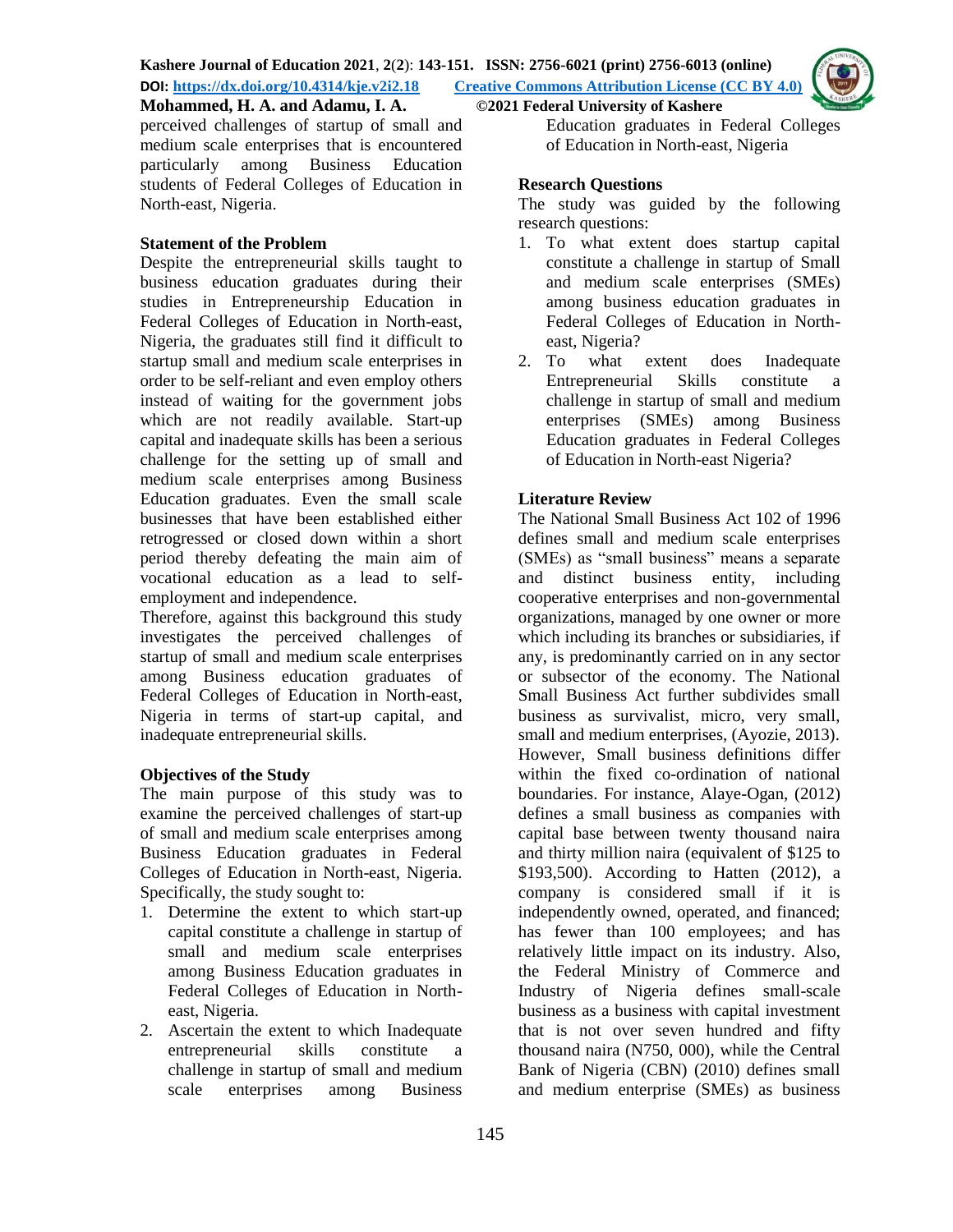

with asset base of between five and fivehundred million naira, and staff strength of between 11-300 people.

According to Toyin & Issa (2014), small businesses are critical to the development of any nation's economy as they are excellent sources of employment generation. They help in development of local technologies, and development of indigenous entrepreneurs. Also the importance of small businesses to the citizens' standard of living and the nation's general growth cannot be overemphasized. The availability of infrastructural facilities can determine the success or failure of small businesses. In Nigeria, these problems have been around for decades and still lingered. Crucial facilities such as uninterrupted electric supply, good road network, good water supply, sewers and efficient waste disposal facilities, and other essential infrastructures needed to support society and business operations are lacking (Opara, 2011).

Over the years, inadequate or lack of infrastructural facilities has been identified as one of the major challenges facing small businesses in Nigeria, a phenomenon that continue to hamper the growth of Nigeria economy at a desirable pace (Oraka, 2013). One of the outstanding of decay infrastructures in Nigeria is the epileptic power supply and erratic supply. This negatively affects the operation and provision of services that require stable power supply. Bad infrastructural road network is another major challenge hindering the growth of small business in Nigeria. The bad road syndrome makes distribution of goods and services difficult in some areas of the metropolis. This invariably raise the transportation costs and makes operations of small businesses difficult (Opara, 2011). Similarly, small businesses can only be successful in a country where there are healthy infrastructural facilities such as uninterrupted electricity and good road network among others (Asaba, 2012).

# **Methodology**

The study adopted a descriptive survey research design. Area of the Study is Northeast which comprises; Adamawa, Bauchi, Borno, Gombe, Taraba and Yobe states. The population of this study comprises 639 final year Business Education graduates of Federal Colleges of Education who have undertaken Entrepreneurship Education as a course.

**Table 1: The Population Distribution of the Study of Final Year Business Education graduates and their Colleges** 

| S/No | <b>Colleges</b>                                 | <b>State</b>  | <b>Students</b> |
|------|-------------------------------------------------|---------------|-----------------|
|      | Federal College of Education (Technical) Gombe, | Gombe state.  | 416             |
|      | Federal College of Education Potiskum,          | Yobe state.   | 143             |
|      | Federal College of Education Yola               | Adamawa state | 80              |
|      | Total                                           |               | 639             |

## **Source; Field Survey (2021)**

The sample size for this study comprises 234 final year business education graduates that have already undertaken entrepreneurship as a course. They were drawn from the population of 639 based on Krejcie & Morgan, (1970), whereby an estimated population above 600 and close to 700 should have a sample size of 234. Therefore, using stratified proportionate random sampling technique, firstly, three Federal Colleges of Education offering business education in the study area are selected and form three strata; that is Federal College of Education (Technical) Gombe, Federal College of Education (Technical) Potiskum and Federal College of Education Yola. Secondly, 36.6% of the population from each of the stratum was selected. Hence, the total sample of 234 final year business education graduates were drawn from the three colleges earmarked for the study.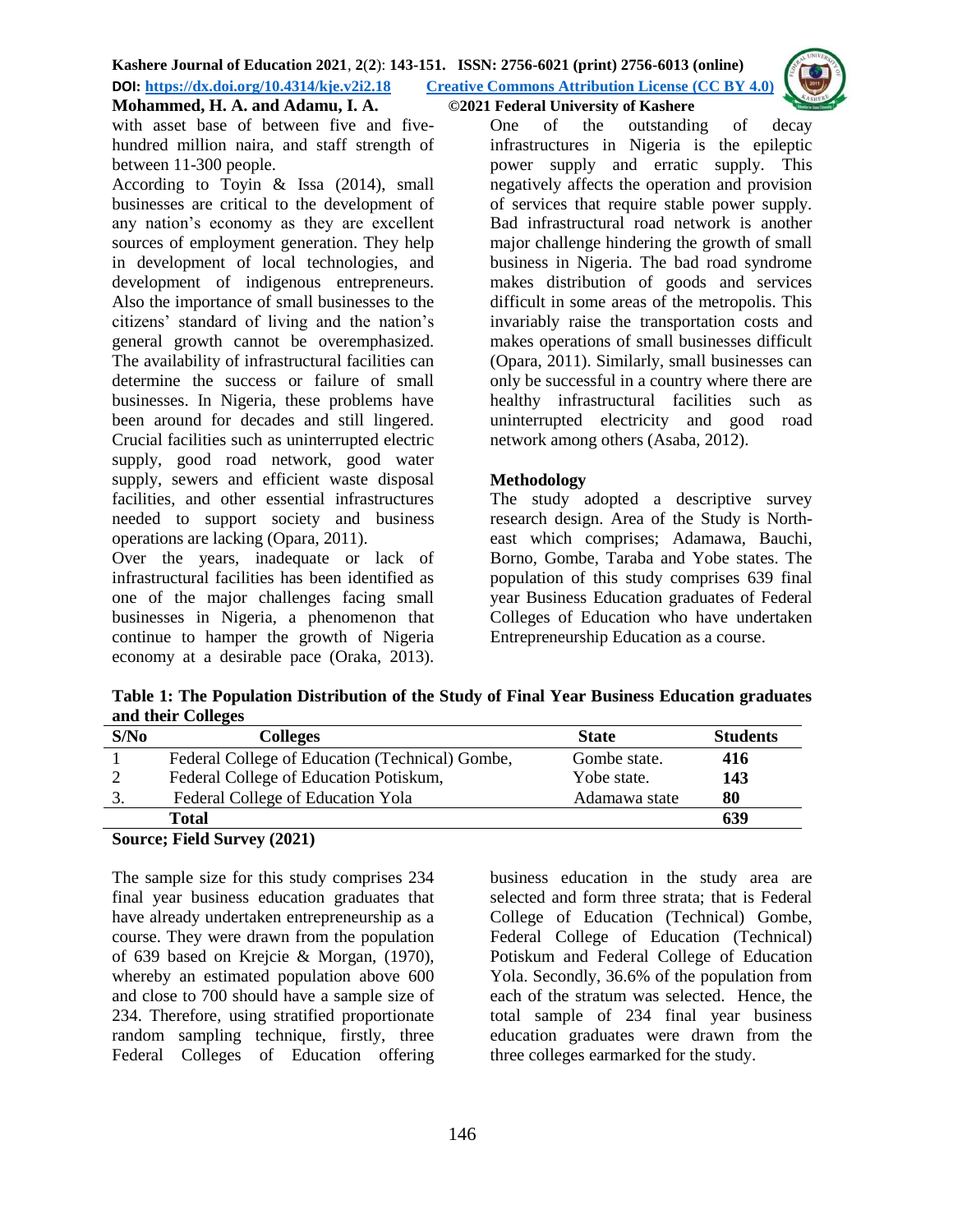

|                                                              | Mohammed, H. A. and Adamu, I. A. | ©2021 Federal University of Kashere |               |                    |
|--------------------------------------------------------------|----------------------------------|-------------------------------------|---------------|--------------------|
| Table 2: Percentage of Sample Size Drawn from the Population |                                  |                                     |               |                    |
| S/N                                                          | <b>Colleges of Education</b>     | <b>Population</b>                   | $\frac{6}{9}$ | <b>Sample Size</b> |
|                                                              | F. C. E. (T) Gombe               | 416                                 | 36.6          | 152                |
|                                                              | F. C. E. (T) Potiskum            | 143                                 | 36.6          | 52                 |
| 3.                                                           | F. C. E. Yola                    | 80                                  | 36.6          | 30                 |
|                                                              | <b>TOTAL</b>                     | 639                                 |               | 234                |

The instrument for data collection was a structured questionnaire developed by the researchers titled "Small and Medium Scale Enterprises Challenges of Start-up among Business Education graduates of Colleges of Education (SMECSABES)" questionnaire. The questionnaire consists of one section with two (2) sub-sections; each sub-section presents items that address a particular research question. the questionnaire consists of a number of items printed in a definite order using modified 4-points rating scale and the respondents were guided to respond to each item, thus; SA-Strongly Agree; A-Agree; D-Disagree and SD-Strongly Disagree. The instrument was validated by two experts from the Department of Vocational and Technology Education, Faculty of Technology Education, Abubakar Tafawa Balewa University, Bauchi. A reliability test was conducted a coefficient of 0.85 was obtained, which indicated that the instrument was highly reliable. The researchers with the help of research assistants administered the questionnaire.

Data collected were analyzed using mean and standard deviation with the help of statistical package of social science (SPSS) software, version 23. According to Uzoagulu (2011) mean and standard deviation has the greatest reliability than other measures of central tendency. The Strongly Agreed- 4 points, agreed 3 points, Disagreed -- 2 points, strongly disagreed - 1 point. The decision rule was that any item with the mean of 2.50 and above was considered as agreed, while those below 2.50 was regarded disagreed.

## **Result**

#### **Research Question One**

To what extent does startup capital constitute a challenge in startup of small and medium scale enterprises (SMEs) among Business Education in Colleges of Education in North-east, Nigeria?

**Table 3: Mean Responses and Standard Deviation on the extent to which Startup Capital Constitute a Challenge in Setting up Small and Medium Scale Enterprises (SMEs)**

| S/N | Variables                                                      | <b>Mean</b> | <b>SD</b> | <b>Decision</b> |
|-----|----------------------------------------------------------------|-------------|-----------|-----------------|
| 1.  | Source of capital is a major obstacle that hinders both        | 3.84        | .37       | Agree           |
|     | graduates of Business Education to establish SMEs.             |             |           |                 |
| 2.  | Inadequate funds to finance SMEs is usually a constrain to     | 3.39        | .49       | Agree           |
|     | start-up SMEs.                                                 |             |           |                 |
| 3.  | Poor financial discipline affects the SMEs among Business      | 3.65        | .48       | Agree           |
|     | Education graduates.                                           |             |           |                 |
| 4.  | Access to finance is one of the obstacles for starting SMEs by | 3.39        | .49       | Agree           |
|     | business education graduates.                                  |             |           |                 |
| 5.  | Lack of proper records keeping affects the SMEs among          | 3.80        | .39       | Agree           |
|     | Business Education graduates.                                  |             |           |                 |
| 6.  | Financial problem constitutes a challenge to Start up SMEs     | 4.00        | .01       | Agree           |
| 7.  | Government incentives are not adequate to facilitate the       | 3.85        | .36       | Agree           |
|     | growth of SMEs                                                 |             |           |                 |
| 8.  | Government and other private bodies give awareness and         |             |           |                 |
|     | support to business education students to start up SMEs after  | 3.65        | 48        |                 |
|     | graduation.                                                    |             |           | Agree           |
| 9.  | Business education<br>students<br>not given<br>adequate<br>are |             |           |                 |
|     |                                                                |             |           |                 |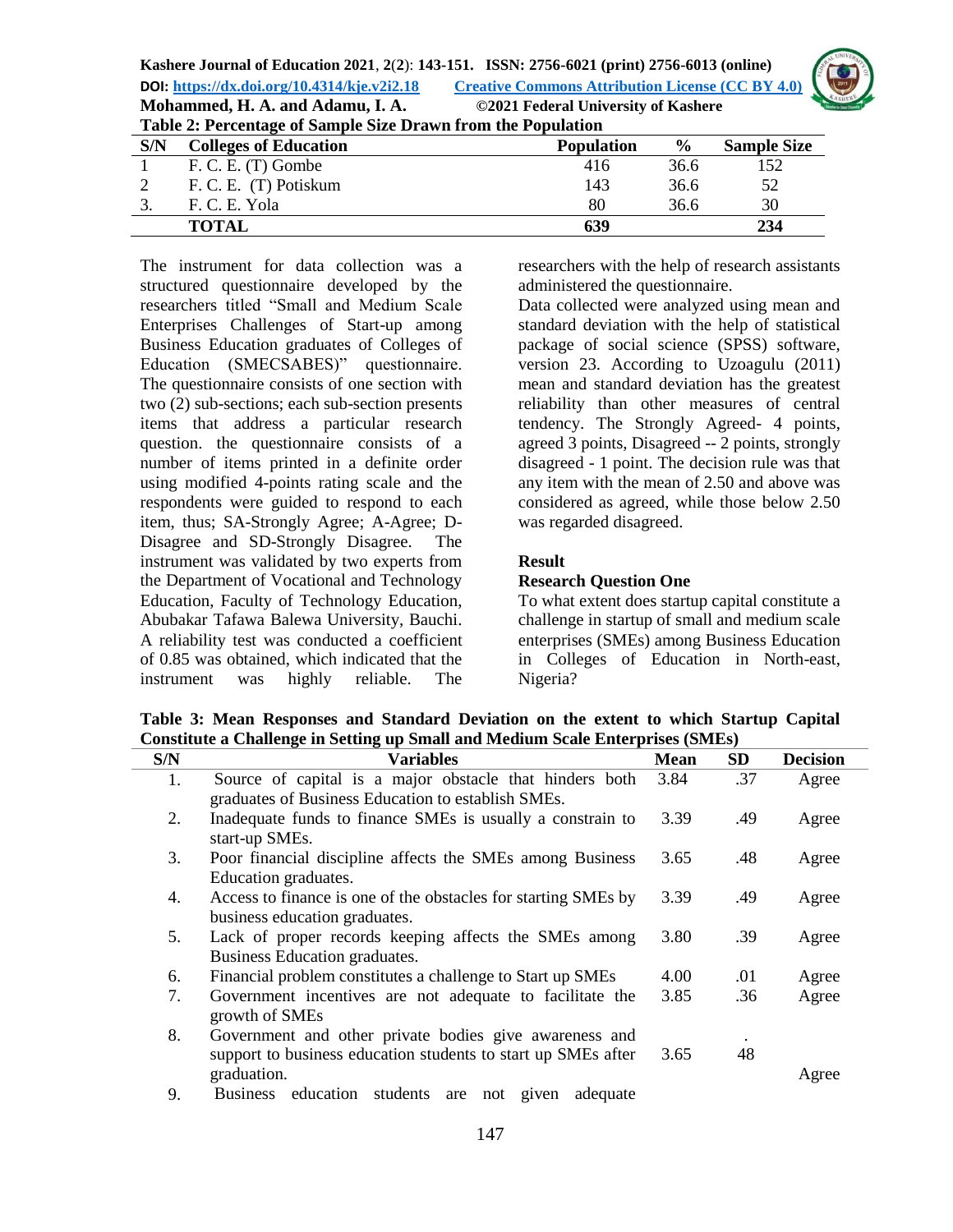| Kashere Journal of Education 2021, 2(2): 143-151. ISSN: 2756-6021 (print) 2756-6013 (online)           |       |
|--------------------------------------------------------------------------------------------------------|-------|
| <b>Creative Commons Attribution License (CC BY 4.0)</b><br>DOI: https://dx.doi.org/10.4314/kje.v2i2.18 |       |
| Mohammed, H. A. and Adamu, I. A.<br>©2021 Federal University of Kashere                                |       |
| discipline that will enable them to establish SMEs.<br>3.80<br>.40                                     | Agree |
| There are cooperate bodies that are established to encourage<br>10.                                    |       |
| business education students to establish SMEs after<br>.01<br>4.00                                     |       |
| graduation.                                                                                            | Agree |
| <b>Grand Mean</b><br>0.35<br>3.74                                                                      |       |

**Source: Field Survey (2021)** 

Table 3 shows the result of research question one, which aimed at determining the extent to which startup capital constitute a challenge in setting up of Small and Medium scale Enterprises (SMEs) among Business Education graduates in Federal Colleges of Education in North-east, Nigeria where all the items were agreed, items 6, 10, 7,1 and 9, having the highest mean of 4.00, 4.00, 3.85, 3.84 and 3.80 while items 8, 4, 5 and 2 have the least mean of 3.65, 3.39,3.80 and 3.39. The grand mean of 3.74 was obtained; this implies

that the startup capital constitutes a challenge in setting up Small and Medium scale Enterprise among Business Education in Federal Colleges of Education in North East Nigeria.

## **Research Question Two (2)**

To what extent do Inadequate Entrepreneurial skills constitute a challenge in the setting up SMEs among Business Education graduates in FCEs in North East Nigeria?

| Table 4: The extent to which Inadequate Entrepreneurial Skills Constitute a Challenge in the |
|----------------------------------------------------------------------------------------------|
| <b>Setting up SMEs among Business Education graduates</b>                                    |

| S/N    | <b>Questionnaire Items</b>                                                                                                                                                                                        | <b>Mean</b> | <b>SD</b> | <b>Remark</b> |
|--------|-------------------------------------------------------------------------------------------------------------------------------------------------------------------------------------------------------------------|-------------|-----------|---------------|
| 11     | Inadequate individual entrepreneurs' orientation constitutes a<br>challenge to start up SMEs.                                                                                                                     | 3.84        | .36       | Agree         |
| 12     | Inadequate training given to Business Education graduates in<br>the area of how to establish Business entities is another major                                                                                   | 3.39        | .49       | Agree         |
| 13     | problem that hinder them to start-up Small Businesses<br>The problems of high rate of poverty in Nigeria are also major<br>problems that hinder Business education graduates to start up<br>business enterprises. | 3.65        | .48       | Agree         |
| 14     | Entrepreneurial content knowledge given to<br><b>Business</b><br>Education graduates in the school is not enough to enable them<br>to establish business entities                                                 | 3.40        | .49       | Agree         |
| 15     | Pedagogical approach of entrepreneurship is not effective for<br>equipping students with necessary skills for starting up SMEs.                                                                                   | 3.81        | .40       | Agree         |
| 16     | The problem of high rate of unemployment, ethnographic<br>conflict, political crises and other social problems are due to<br>the lack of entrepreneurial skills training given to the graduates                   | 4.00        | .01       | Agree         |
| 17     | Most of the students graduate without learning necessary<br>entrepreneurial competence.                                                                                                                           | 3.84        | .36       | Agree         |
| 18     | The qualified lectures for teaching entrepreneurship related<br>skills are inadequate.                                                                                                                            | 3.65        | .48       | Agree         |
| 19     | There are no adequate qualified Business Education lecturers to<br>handle entrepreneurship related courses.                                                                                                       | 3.81        | .40       | Agree         |
| 20     | Specialized training or educational centers are another fast<br>growing yet untapped business opportunities in Nigeria                                                                                            | 4.00        | .02       | Agree         |
|        | <b>Grand Mean</b>                                                                                                                                                                                                 | 3.74        | 0.35      |               |
| $\sim$ | $\overline{P}$ 110 (0000)                                                                                                                                                                                         |             |           |               |

**Source:** Field Survey (2020)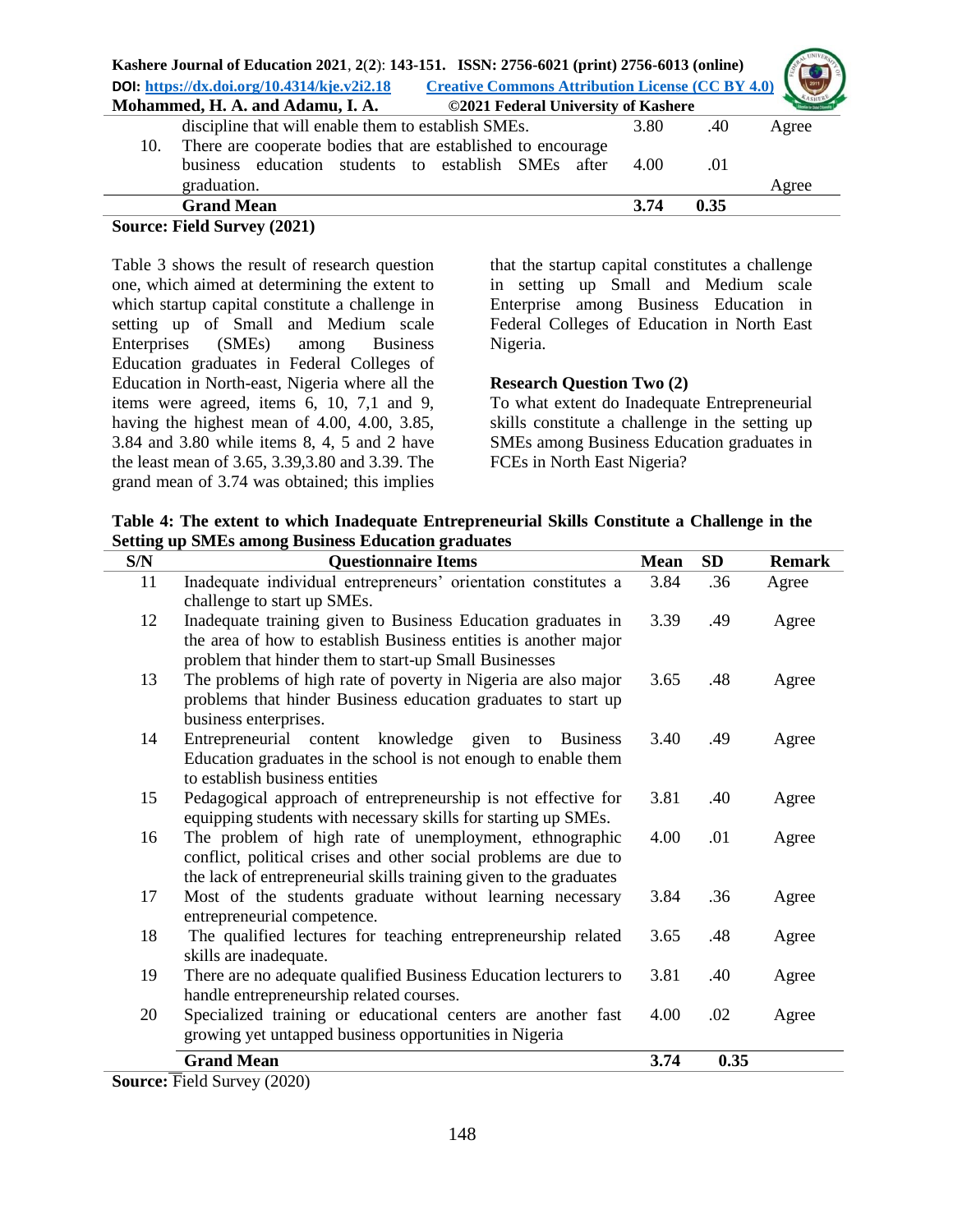

# **Mohammed, H. A. and Adamu, I. A. ©2021 Federal University of Kashere**

Table 4 shows the result of research question two, which aimed at determining the extent to which Inadequate Entrepreneurial skills constitute a challenge in setting up SMEs among Business Education graduates in Federal Colleges of Education in North-east Nigeria where all the items were agreed, items 20, 16, 11 and 17, having the highest mean of 4.00, 4.00 3.85, and 3.84 respectively while item, 18, and 12 have the least mean of 3.64, and 3.39 respectively. The total grand mean of 3.74 that was obtained indicates the extent to which Inadequate Entrepreneurial skills constitute a challenge in setting up SMEs among Business Education students in Federal Colleges of Education in North-east, Nigeria.

# **Findings of the Study**

The findings of the study revealed that;

- 1. Most of the respondents responded to the items positively and agreed that startup capital constitute a challenge in setting up of SMEs among business education graduates in Federal Colleges of Education in North-east, Nigeria.
- 2. Most of the respondents responded to the items positively and agreed that inadequate entrepreneurial skills constitute a challenge in setting up of SMEs among business education graduates in Federal Colleges of Education in North-east, Nigeria.

## **Discussion of Findings**

The findings of research question one revealed that the lack of capital to start-up and to sustain businesses is one of the problems confronting small and medium scale enterprises among Business Education graduates in Federal Colleges of Education in North-east, Nigeria which emphasizes that Financial problems are major challenges that hinder both students and out of school graduates to start-up SMEs. The findings indicate that funding a business in Nigeria is very difficult. Securing a bank loan for the same purpose is very challenging that small business owners found it daunting to provide collateral as security for bank loans. This is similar to the findings of Moses and Adebisi (2013) they stated that financial difficulties

confronting entrepreneurs in the developing nations. They further argued that most entrepreneurs' business ideas are aborted at conception due to lack of funding.

The findings of research question two revealed that inadequate entrepreneurial skills constitute a challenge in setting up of SMEs among business education graduates in Federal Colleges of Education in Northeast, Nigeria. This in tandem with the findings of Didonet Didonet, Simmons, Dıaz-Villavicencio, & Palmer, (2012) they pointed out that businesses have potential to succeed if the owners have better skilled in human resource management. Therefore, entrepreneurs who are educated and have the required skills, self-confidence and technical knowledge attain high growth rates in their businesses and always successful (Didonet et al., 2012).

## **Conclusion**

Based on the findings of this study, it is therefore concluded that startup capital which constitute a challenge as well as Inadequate Entrepreneurial skills which also constitute a challenge in the setting up of SMEs among Business Education students in North East Nigeria, need to be addressed it is hoped that if all these findings are taken into consideration and addressed, consequently the students will be able to face the challenges of work and be able to establish their own Businesses in the absence of paid employment, and also compete with their counterparts around the globe.

## **Recommendations**

Based on the findings of this study, the following recommendations were made;

- 1. Students should be well informed on the ways of sourcing startup capital in order to face the challenges of setting up SMEs, looking at the fact that financial problems or source of capital is the major challenges that hinder both students and graduates of business education to establish SMEs in Nigeria.
- 2. Adequate Entrepreneurial skills training should be given to students in start-up and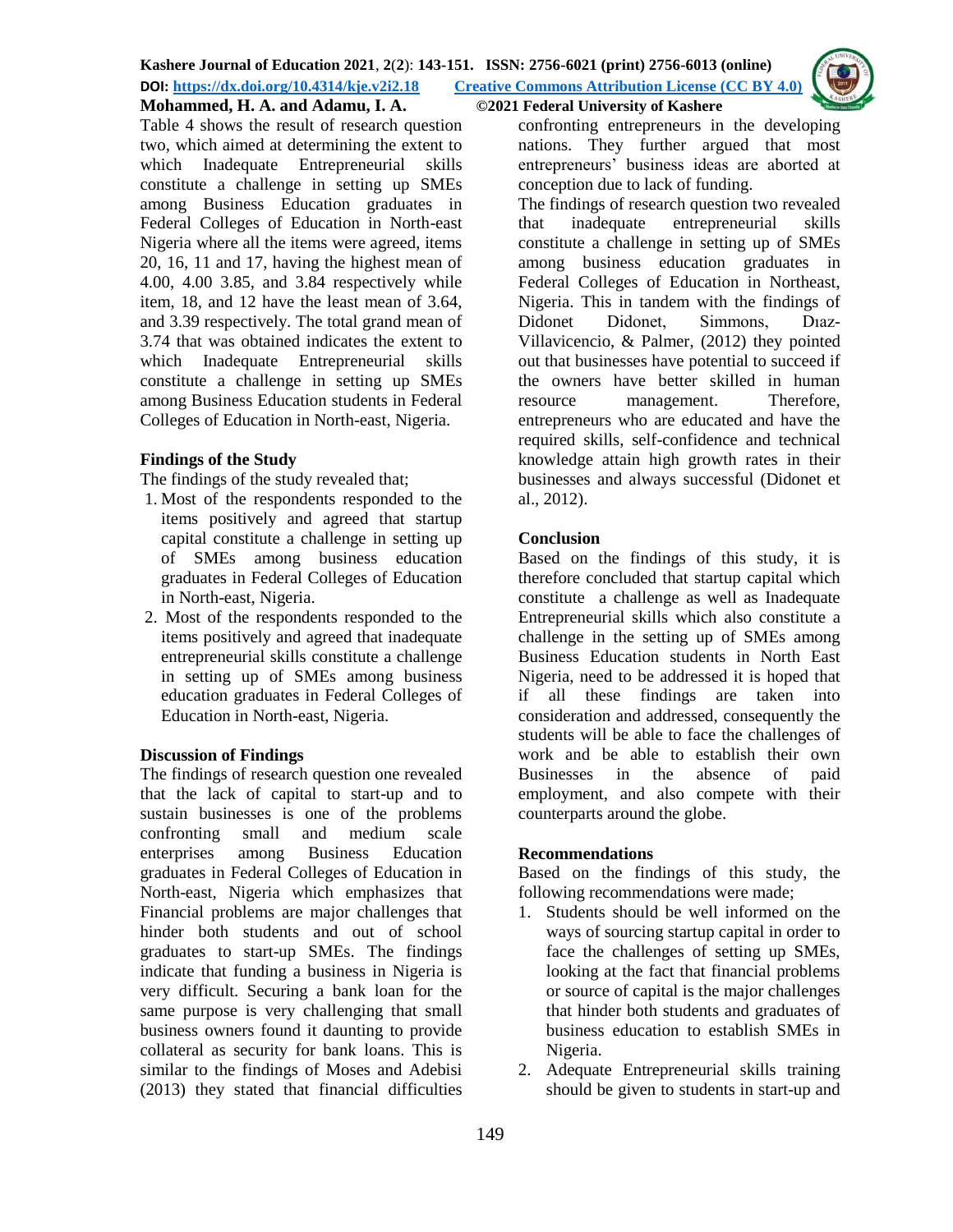setting up SMEs among Business education students graduates in Federal colleges of education in North-east, with

#### **References**

- Adeyemi, A. (2014). *The 10Ms of business success. A straight-to-the point guide to running your SME efficiently and effectively*. Lagos. Bookbrands International.
- Alaye-Ogan, E. (2012). *A practical guide to running successful small businesses in Nigeria: challenges, peculiarities, and effective resolution support.* Lambert Academic Publishing, Deutschland.
- Asaba, E. A. (2012). *Businessmen bemoan infrastructure deficit, security*. Available at [http://www.punchng.com.](http://www.punchng.com/)
- Ayozie, D. O., Jacob, S. Umukoro, F. & Ayozie, U. (2013) Small and medium scale enterprises (SMES) in Nigeria the marketing interface. *Global Journal of Management and Business Research Marketing 13(9)-E*
- Central Bank of Nigeria (CBN) (2014). SME Finance. http://www.cenbank.org/Devfin/smefina nce.asp(Accessed on 26/04/2014).
- Didonet, S., Simmons, G., Dıaz-Villavicencio, G. and Palmer, M. (2012). *The relationship between small business market orientation and environmental uncertainty. Marketing Intelligence and Planning,* 30, 7, 757-779.
- Erdem, F. & Erdem, S. (2011). Functional strategies and practices of small and medium-sized family businesses. *International Journal of Islamic and Middle Eastern Finance and Management,* 4, 2, 174-185.
- Etebefia, O. S. & Akinkumi, B. W. (2013). The contribution of small scale industries to the national Economy. *Standard Research Journal of Business Management*, 1, 2, 60-71.

emphasis on training in the area of how to establish and manage business entities.

- Fabayo, J. A. (2009). *Small and Medium Enterprises development strategy: A critical Option for sustainable Long– Term Economic Development in Nigeria. Paper presented at the first Annual International Conference on*: Effective Management of Small and Medium scale Enterprises for The Characteristics and Challenges of Small Businesses in Africa: an Exploratory Study of Nigerian … 13sustainable Economic Development held at Abraham Adesanya Polytechnic, Ijebu-Ode held from 25-27 August.
- Fraser, S. (2010). The effect of the credit crisis on UK SME finance. Economic and Social Research Council (ESRCE), available at: [www.esrc.ac.uk.](http://www.esrc.ac.uk/)
- Federal Republic of Nigeria, (2013). *National policy on education* (6<sup>th</sup> edition) Nigerian Educational Research and Development Council (NERDC) Press
- Hatten, T. S. (2012). *Small business management: entrepreneurship and beyond*. South-Western Cengage Learning, USA.
- Gill, A., & Biger, N. (2012). Barriers to small business growth in Canada. *Journal of Small Business and Enterprise Development,* 19, 4, 656-668.
- Ishak, S., Omar, A. R. C. & Ahmad, A. (2012). Business venture of the poor: performance and problems, *International Journal of Business and Social Science*, 3, 16, 165-177.
- Moses, O. & Adebisi, J. F. (2013). Small Business Financing in Nigeria: An Investigation of the Angel Option. Canadian Social Science, 9, 2, 93-98.